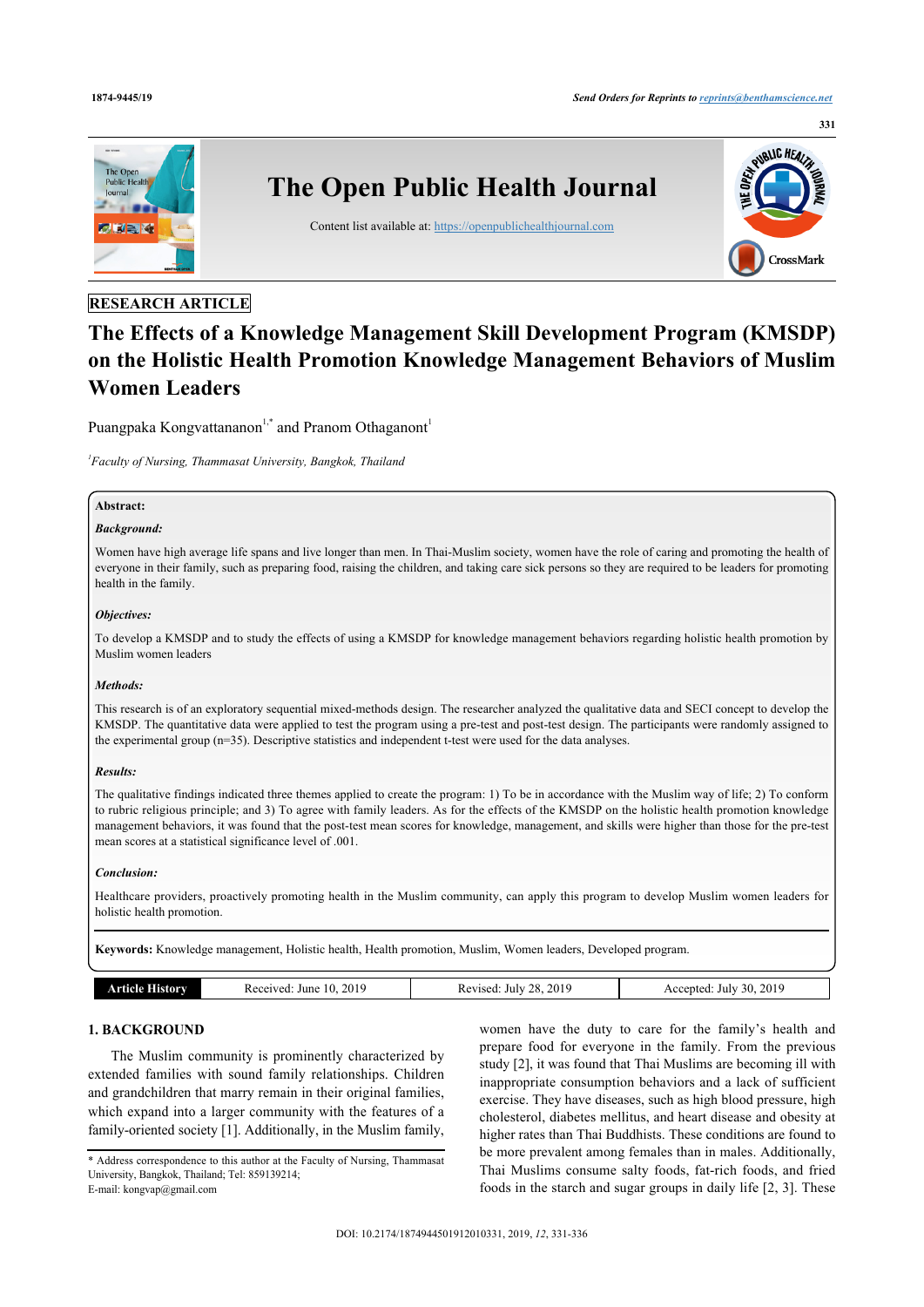items have adversely impacted the health of Muslim people.

Women have high average life spans and live longer than men, and, in Thai society, women have the role of safeguarding and promoting the health of everyone in the family, the promotion of sound health thus requires the leader to build a health network that could be implemented as a strategicallyimportant means of communication, conveying both knowledge and guidelines to women. They can then relay their experiences to one another for the promotion of their own holistic health.

<span id="page-1-0"></span>The Thai nation's policy has realized the importance of health problems and social equality for every age group. Health literacy is important for changing the behavior of people. Knowledge which is well-known as "tacit knowledge" or "explicit knowledge," the former referring to the knowledge of the individual that develops from her accumulated experiences and behaviors [\[4\]](#page-5-3). It is characterized by specific attributes that emanate from inside. This tacit knowledge cannot be enhanced in any way, whether it is being exchanged, shared, or transferred for use by others. People contribute a mix of tacit knowledge blended with the explicit knowledge for which there are records in the form of documents, annals, and knowledge that can be distinguished from actual practice. Processes such as these are referred to as knowledge management (KM) or, alternatively, the "sprouting" of existing knowledge, outputting the desired product through a leader whose management brings it to the surface. This form of management helps a certain number of women that are in good health to help themselves, or to acquire experience in the promotion of health among themselves. It also helps them to develop themselves continually as leading figures in the area of holistic health promotion.

The researcher team developed a program based on the knowledge exchange concept and the SECI model[[5](#page-5-4)] that stresses lifelong learning, practicing, and a learners' center. The KMSDP emphasizes health-oriented research studies in personal lifestyles and acknowledges the need for developing leadership roles for Muslim women regarding their own health promotion. It applies qualitative data to develop the original program so that it may find acceptance and be implemented efficiently with good results, ultimately benefitting the women and people of the Muslim community. When Muslim women develop into health-promotion leaders, it can be expected that these women will build good states of family happiness that will help to connect to their communities.

### **2. RESEARCH OBJECTIVES**

The objectives of the present research were to develop the KMSDP and to study the effects of using the KMSDP for knowledge-management behaviors regarding the holistic health promotion of Muslim women leaders.

# **3. RESEARCH HYPOTHESIS**

The sample group under study demonstrated higher levels of health promotion knowledge-management behaviors after entering the program than before entering the program, with a statistical significance level of 0.5.

# **4. CONCEPTUAL FRAMEWORK**

The SECI model of knowledge management and the qualitative data were applied to develop the KMSDP [\[5\]](#page-5-4). It consisted of five components: women's needs, holistic health, the knowledge-management concept, the knowledgemanagement process, and the religion/belief principle. The researchers reviewed the relevant concepts, theories, and literature, and present a conceptual framework as follows (Fig. **[1](#page-1-0)**).



Fig. (1). Conceptual framework.

# **5. METHODS AND MATERIALS**

This research is of an exploratory sequential mixedmethods design [\[6,](#page-5-5) [7\]](#page-5-6). The qualitative data were collected until saturation with 24 informants that were selected using the purposive and snowball sampling technique and analyzed using the content analysis. Then the researcher applied the qualitative data and SECI concept to develop the KMSDP. The effects of this program were examined regarding knowledgemanagement behaviors in relation to the holistic health promotion of Muslim women leaders in the Muslim community by comparing the pretest and posttest mean scores. Simple randomly assigned to the experimental group (n=35). Descriptive statistics and independent t-test were used for the data analyses.

#### **5.1. Research Tools**

1) An interview guideline was created by the researchers to be used as a guideline in interviewing the Muslim women and Muslim religious leaders. The interviews referred to the acceptance of Muslim women to be a health leader as a role and function in the lifestyles of people in the Muslim community and the appropriate conduct of women.

2) The holistic health questionnaire, Knowledge of KM questionnaire, and KM skill evaluation: The questionnaires were adapted by the researchers from the holistic health questionnaire of Othaganon and Kongvattananon (2018) [[8](#page-5-7)], which has been used with leading figures among the elderly with a reliability of .79, .82, and .84. Further, after the participants received the questionnaires that were compatible and could be applied within the Muslim context, they tried them out and they showed a statistical Kuder-Richardson 20 of .81, .87, and .80 among a total of thirty questions, twenty-six questions, and seventeen questions respectively.

3) The KMSDP program: This program used in this research was developed from the SECI model (knowledge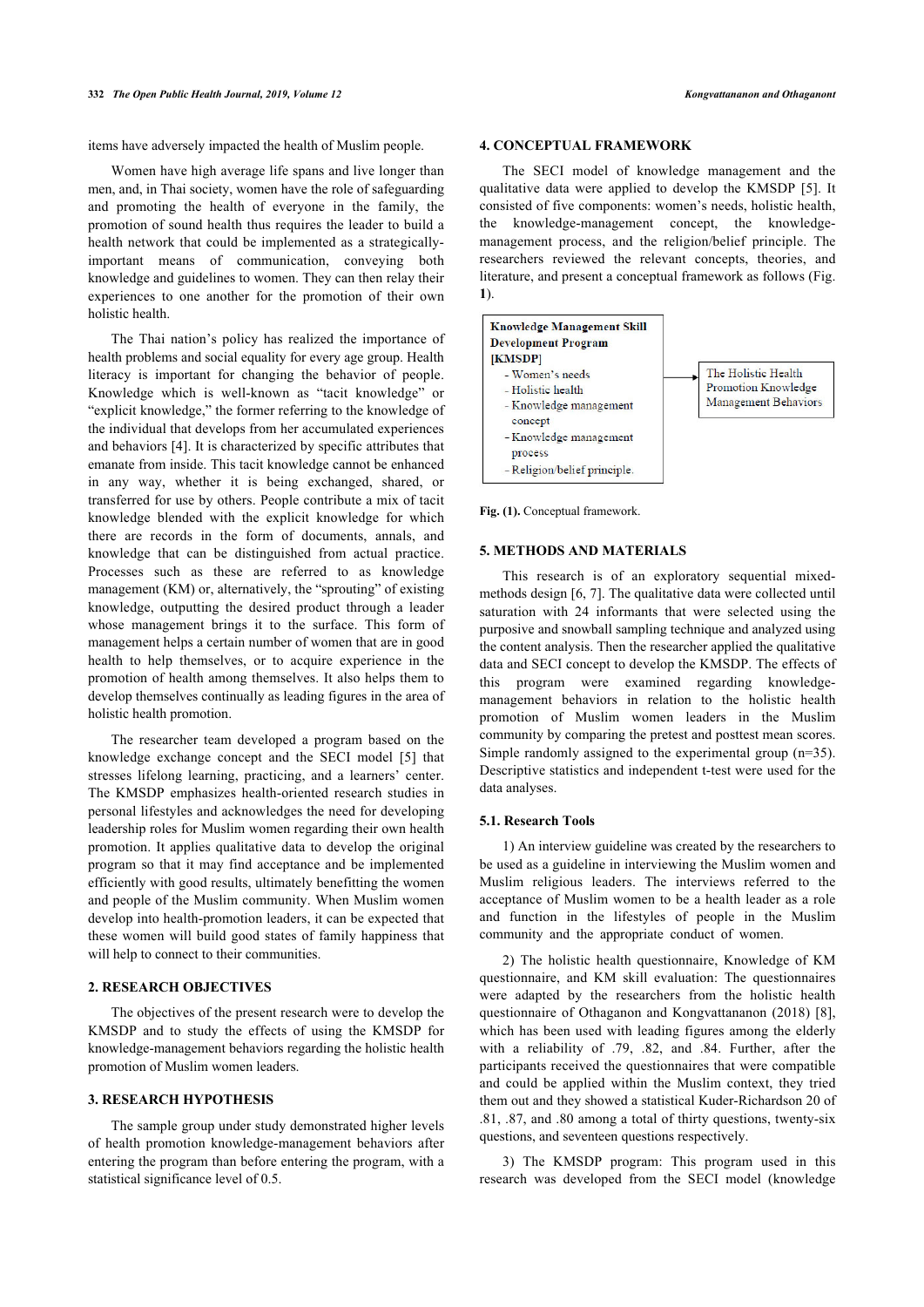exchange theory). The program incorporated the religion/belief principle, and knowledge and desires that have relevance within a Muslim context. It consists of the following components: project name, objectives, program architecture, method, training topics, and training management concepts. The length of time devoted to the training was a total of 48 hours.

The KMSDP program was constructed according to the following steps:

1) The researchers interviewed the needs and beliefs of the Muslim population in the areas of health status, holistic health promotion, and health promotion knowledge-management awareness. We used the qualitative data to produce a training curriculum that incorporated both the substance and cultural sensitivity of Muslim beliefs and lifestyles.

2) A comprehensive training curriculum committee was formed comprising a total of five people: a physician, a professor in nursing, a nurse, a Muslim leader, and a community leader. The data under study were obtained from various contexts pertaining to the Muslim community and the environment in which the study took place, from the actual practice of Muslim religious principles, and women-centered learning and from their lifelong learning. Measurement tools were subsequently applied to conduct tests with other groups and other populations, numbering thirty people. The tools implemented were again adapted for compatibility. After adapting the tools and the program, it was tested with thirty participants in other Muslim communities, and the program features were as follows.

The KMSDP program for Muslim women leaders required 48 hours in 12 training sessions of 4 hours each. It consisted of 1) information content (Muslim community health promotion in the area of holistic health, information management, and a knowledge-management process); 2) a knowledge exchange process (extending tacit knowledge to explicit knowledge); 3) learning from actual practice (a community garbage management project); 4) learning from other people (a learning exchange with female leaders in other communities); and 5) a learning results summary and expanding upon it.

### **5.2. Voluntary Protection of Rights**

The researchers requested certification of research ethics and received certification from the third convening of the Subcommittee of the Institutional Review Board, health science branch, Thammasat University, prior to qualitative data collecting and the program used in the research, code 211/3560. First certification was granted for the period of January 27, 2017 to January 26, 2018. The second certification was granted for the period of January 27, 2018 to January 26, 2019. The participants gave informed consent before interviewing, joining program, and the report was permitted for public.

#### **5.3. The Population and Sample Size**

The population consisted of Muslim women 20 years of age and older that resided in the Muslim community under the study area in Pathum Thani Province, Thailand.

In the qualitative study of the sample group, the major pieces of information were received from Muslim women aged between 25 and 71, who were willing to cooperate in this research, and community leaders/Islamic religious leaders in the community. Purposive sampling was employed in the selection of the major informants from the community population. The members of this population were open to conversation and provided information from the outset. They began by voluntarily entering into the group conversation and were gladly cooperative. Those supplying the information were selected using snowball sampling for the sake of diversity. Appointments were set for the convenience of the volunteers for the purpose of group conversation. The time expended was approximately one to two hours per group, supplying an ample amount of information and saturated data. Twenty-four informants comprised the total of 21 women and 3 community leaders.

The sample size for the quantitative study was calculated using the formula of Schlesselman (1982), which yielded a minimum group size of 28 people in order to forestall a complete diminution of respondents during the course of the study. According to the principle of Pholit and Hungler (2008) [[9\]](#page-5-8), the sample groups increased by 20%. Appropriate samplegroup sizes were calculated, with a minimum group size of 35 people. Selective criteria in making the selections resulted in participants that were 20 years of age and older. Of particular interest were the health promotion leaders, who were Muslim women that had registered in the region of the Muslim community in the study area for at least three months and were capable of communicating in the Thai language.

#### **6. RESULTS**

#### **6.1. Results of the Qualitative Research Study**

The results pertained to the perception of health, lifestyles, and the desires of Muslim women regarding the promotion of holistic health. The informants included a total of 24 respondents, among whom 21 were women. They supplied information through the focus group method. Others were three men-a religious leader, an elderly member of the community, and a religious instructor-that confirmed the data. Data collection was done by focus group and in-depth interview. The main contributors of the data alluded to the confirmed accuracy of the data using the triangulation. The issue was to improve the program by designing it prior using it, keeping in view that it should harmonize with the lifestyles and principles of religious practice. Activities for women who are family leaders had to receive their approval. The sample groups defined health problems in the community, such as chronic disease, including obesity, diabetes, high blood pressure, and high blood cholesterol; the accumulations of garbage and other waste in the community creating a problem from the resulting filthy foul that spreads throughout the community.

The qualitative findings demonstrated three themes that the Muslim women perceived to be necessary for effective holistic health promotion leaders:

1) To be in accordance with the Muslim way of life, as can be seen in the following statements.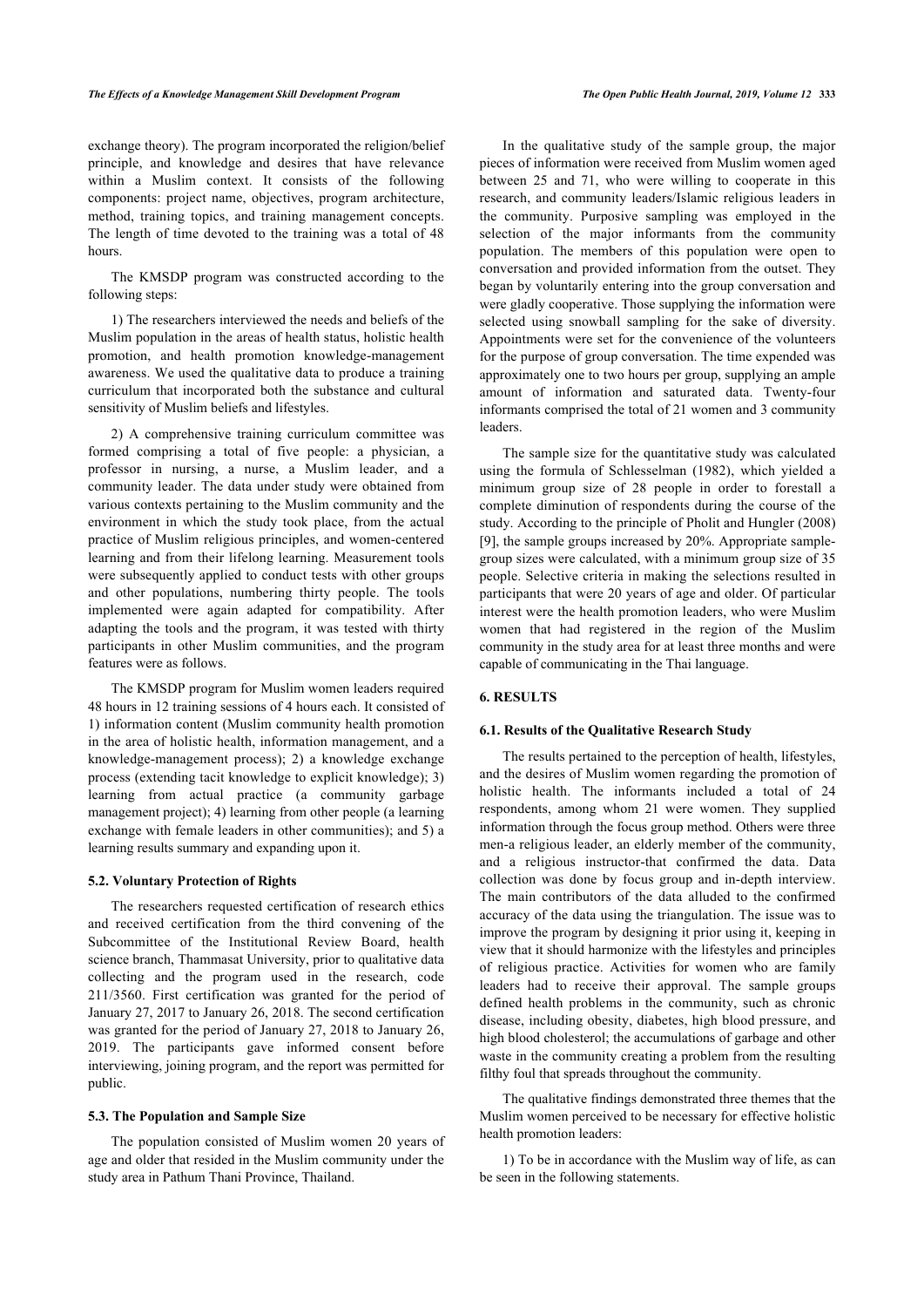#### **334** *The Open Public Health Journal, 2019, Volume 12 Kongvattananon and Othaganont*

"Grooming for the researchers consisting of full suits of clothing, and putting an end to wearing shorts or sleeveless shirts each and every time when entering the Muslim community."

"Carrying out the activities on time and leaving on time, by scheduling the activities in the afternoon after Muslim worship services and leaving before the evening worship."

"In carrying out any activity, avoid any interference with Muslim worship practice, or simply stop whenever there is a community merit-making event in progress."

2) To conform to rubric religious principle, as three of the participants indicated, one woman and two leaders.

"Be careful in carrying out any activity that conflicts with the practice of their religious principles. In particular, avoid foods that are forbidden for consumption. Likewise, be careful in your speech when conversing, and prepare foods which bear the Halal seal, or order foods from a Muslim store on the scheduled day of the activity."

"Arranging group activities; putting a halt to activities that involve loud noises or any use of musical instruments and singing; setting up games that can be played within the space of a room, such as mind-stimulating game, project writing, and joint community activities."

"If, during the course of an activity, the sound of an Al-Quran incantation can be heard, stop the activity and remain quiet. Be alert to this sound on any occasion of a community activity and put a complete halt to activities during the time of fasting in Ramadan."

3) To agree with the family leader, as indicated by all of the women and the three leaders.

"Married Muslim women can go out of after her husband permitted her to join. Family leader permitted Unmarried Muslim women to join the activity."

Modifying activities to harmonize with the needs of Muslim women so that they do not conflict with religious principles or community practice acceptance that has been in effect for some time already, and exercising caution in exhibiting behaviors to which Muslim groups might be sensitive, will help Muslim women and their community have a favorable attitude toward the activities. To do so will aid in the efficiency of the KMSDP program for holistic-health promotion and the women will be more knowledgeable as a result—they will possess good knowledge-management skills in the form of health promotion knowledge-management behaviors that will be at a higher level after joining the program.

#### **6.2. Results of the Quantitative Research Study**

Concerning the results of implementing the KMSDP program, this program can be applied to knowledgemanagement behaviors that are related to the holistic health promotion of Muslim women leaders in their Muslim communities.

Thirty-five participants willingly joined the research and underwent the training completely as specified. The ages of the

sample group ranged between 23 and 72 years, while most were 60 years of age and older. Most of those in the age range of 41 to 50 years were married. Fifty-four point three percent lived in an extended family and the majority of them had only an elementary education. The occupation of 74.3% of them was found to be that of a housekeeper or housewife. Fifty percent of them had an income between 1,001 and 10,000 baht. Eighty percent, nearly one half of them, lived on an insufficient income. As many as 68.6% had membership in a community. Most of them were a housekeeping group and a public health volunteer.

As for the effects of the KMSDP program on the holistic health promotion knowledge-management behaviors, it was found that the post test mean score for knowledge of holistic health, knowledge of KM, and the KM skills of the Muslim women leaders was higher than the pretest mean score at a statistical-significance level of .001 as follows.

1) The mean score for the knowledge of holistic health, achieved prior to participation in the KMSDP program, was  $18.57$  (SD = 4.55). The mean score after participation in the program was  $26.60$  (SD = 3.17). After testing with the statistical t-test, the mean score for the knowledge of holistic health of Muslim women leaders was higher than it was prior to participation in the program, with a statistical significance (t  $= -9.98$ ,  $p < .001$ ).

2) The mean score for the knowledge of KM management, prior to participation in the KMSDP program, was 19.54 (SD = 3.10). The mean score after participation in the program was  $23.69$  (SD = 1.81). After testing using the t-test, it was found that the mean score after the participation of in the program for Muslim women leaders was higher than it was prior to their participation in the program, with a statistical significance  $(t =$  $-7.63$ ,  $p < .001$ ).

3) The mean score for knowledge-management skills in the area of health promotion, achieved prior to participation in the KMSDP program was  $3.63$  (SD = 2.03). The mean score for knowledge-management skills, after participation in the program, was  $14.89$  (SD = 1.62). After application of the t-test, it was found that the mean score for knowledge-management skills after participation in the program was higher than it was prior to participation in the program, with a statistical significance (t = -23.77,  $p < .001$ ).

#### **7. DISCUSSION**

The results of the study on the states of health of Muslim women showed that a majority of them have chronic diseases. In the Muslim family, women have the duty of caring for the family's health and preparing food for everyone in the family. The prominent feature of the Muslim community is the extended family, with good family relationships. Even after marrying, children and grandchildren remain in their original families, which then expand into larger communities; these communities will accordingly show the features of a relative society [[1](#page-5-0)]. Contrary to the study, however, was the discovery that the sample group contained single families alongside the extended families, probably because the communities under study were located in urban areas. Children and grandchildren are increasingly separated from their families to form single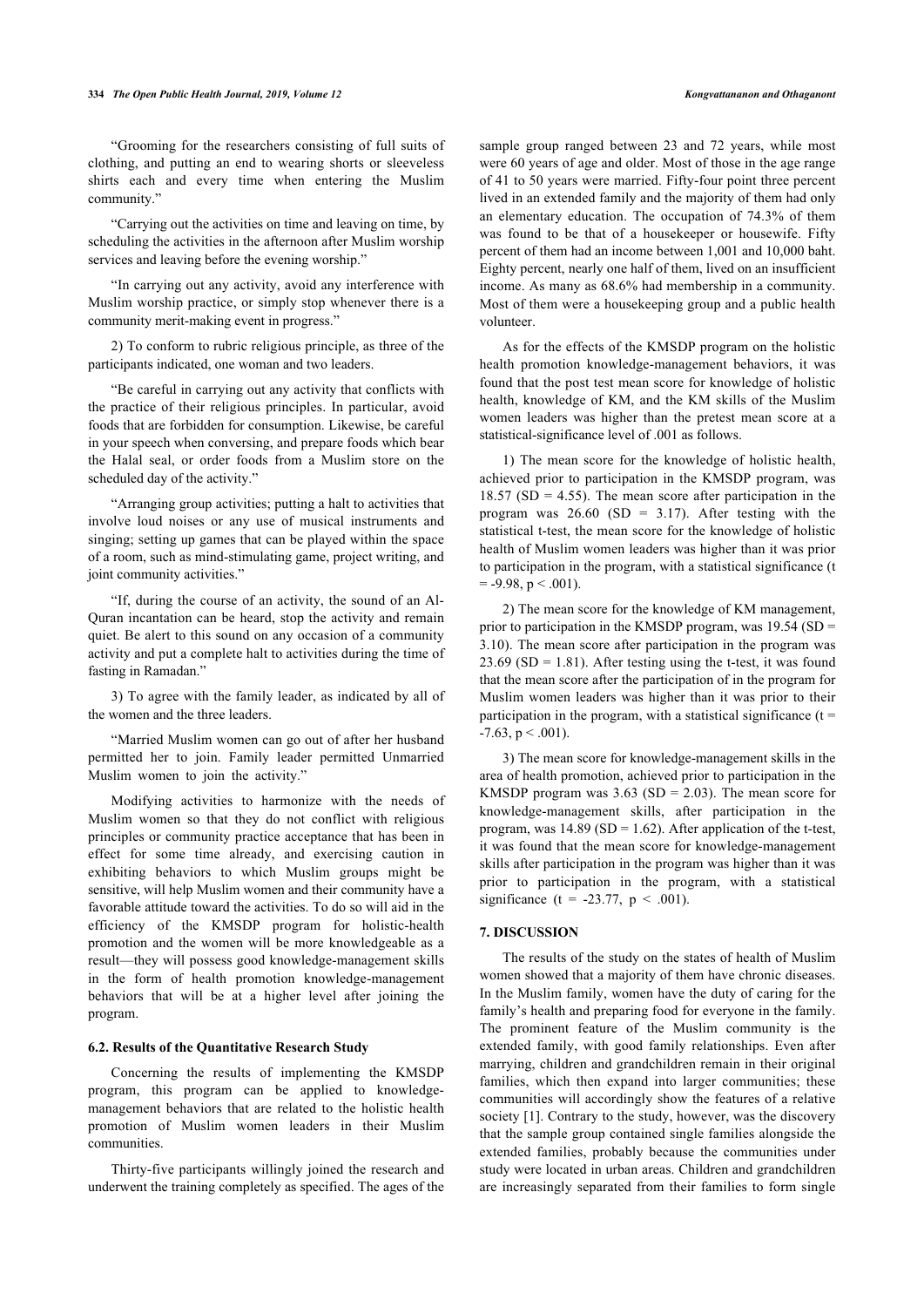families, and some of them are finding work outside their communities. Additionally, from the previous study [\[2\]](#page-5-1), it was found that Thai Muslims that are obese and that have chronic diseases derived from inappropriate consumption behaviors. Further, they are not getting enough exercise. As a result, they have high blood pressure, high blood cholesterol levels, diabetes, heart disease, and obesity at rates greater than Thai Buddhists[[2](#page-5-1)]. These problems are more prevalent among females than males. In addition, it was found that Thai Muslims are fond of consuming salty foods, fat-rich foods, and fried foods in the starch and sugar categories [[3](#page-5-2)]. Further, Thai Muslims are fond of eating sweets and fat-rich foods, in the mistaken belief that foods of this type are actually good for them [[2](#page-5-1), [3\]](#page-5-2). Yet, these things still affect the states of health of Thai Muslims, and not for the better. These findings are consistent with the results of the present research, where it was seen that 80% of Muslim people are obese, followed by those that have diabetes, high blood pressure, high blood fat, and asthma and allergies.

As regard the research results from the intervention section, the hypothesis can be accepted that Muslim women in their communities within the District of Khlong Luang exhibit higher-level "knowledge-management behaviors in the area of health promotion" following their training than they did prior to the training, with a statistical significance ( $P < .001$ ). From these research results, it was found that their average knowledge scores in the areas of holistic health, knowledge management, and knowledge-management skills after participation in the KMSDP program were higher than they were prior to their entrance into the program, with a significance ( $P < .001$ ). This result can be explained by the KMSDP program for Muslim women leaders, which was developed from the training curriculum for older adult leaders in the Province of Chonburi, and which has since been implemented in one of the communities in the District of Khlong Luang [\[8\]](#page-5-7). In the present research, the curriculum was modified in order to adapt it to a Muslim context and to conform it specifically to females. The curriculum was modified for these purposes by applying the behavioral principles of the Islamic religion that Muslims follow in their day-to-day lifestyles [[10\]](#page-5-9). Activity management was modified in three ways: to be in accordance with the Muslim way of life, to conform to rubric religious principle, and to agree with the family leader [\[11](#page-5-10), [13](#page-5-11)]. This program was accepted by Muslim women, their family, and the religious and community leader.

Adapting the activities to harmonize with the needs of Muslim women, avoiding any conflict with their religious principles or community lifestyle that they have thus far been following, and being careful of any display that a Muslim would find offensive will help Muslim women and their communities appreciate the positive aspects of the activities. The Muslim women leadership development program on holistic health promotion will, as a result, become more efficient. The women themselves will then have a greater store of knowledge, as well as good knowledge-management skills in the form of health promotion knowledge-management behaviors that will be at a higher level after joining the program. In this sense, it can be seen that the KMSDP program was effective in developing Muslim women leaders in terms of holistic health promotion.

Moreover, the key principles stemming from this research are being applied jointly to generate the acceptance of female leadership in Muslim group settings. Specifically, the acceptance issue involves what is called "gender sensitivity" [[14](#page-5-12), [15](#page-5-13)]. It especially applies to the authority relationship and role between men and women, which affects the way people act in their everyday life [[16,](#page-5-14) [17\]](#page-5-15). The acceptance issue also involves what is known as "cultural sensitivity"[[18,](#page-5-16) [19](#page-5-0)]. Planning curriculum activities to be compatible with the needs and desires of Muslim women enables Muslim women to join the training program with the permission of their husbands and family heads. In this way, women find a sense of contentment and become interested in what they are learning because there is no conflict with their religious practices and beliefs. In addition, everyone becomes more knowledgeable.

An atmosphere of learning, everyone is equal, and every comment is regarded as being equally important. The capacities of women are drawn out to lead their groups in joint activities. Examples of such activities include standing in front of the classroom as a group representative to express an opinion or to respond to any questions there may be; and campaigns to limit the amount of trash in the community [\[20](#page-5-17), [21](#page-5-18)]. Participation of this sort causes every woman that joined the research group to see herself as a person of worth and to gain acceptance. She is benefitting her own community, and this takes place through the principle of instilling power and authority in the woman, or what is known as "empowerment." This empowerment manifests a person's inherent capabilities, a matter in which many women feel they are inferior [\[22](#page-5-19), [23](#page-5-4)]. It draws out one's embedded knowledge, or "tacit knowledge," to become one's overtly-discernible knowledge or "explicit knowledge" [\[5](#page-5-4), [24\]](#page-5-6). It also induces Muslim women to develop a sense of pride in themselves, and ultimately it empowers this program to develop health promotion leadership behaviors.

#### **SUGGESTIONS AND CONCLUSION**

Proposals for applying the research results are as follows.

1. In the area of health promotion nursing, nurses are capable of applying the KMSDP program to develop Muslimwomen leadership in other regions or if it is applied to the development of women leadership in other groups, consideration should be given to the context and similarities of the population. To do so will help increase the efficiency of the program.

2. As regard the research, the efficiency of the Muslim women leadership development program should be studied, modeled on a double-group comparison of the experimental group with the control group. This approach will be useful later.

3. The results derived from this study have shown that, in the development of any program, developing only from theory is not sufficient studying in some context or location, and incorporating an understanding gained from the opinions and needs of the involved individuals into the development, will promote increased efficiency in the use of the program.